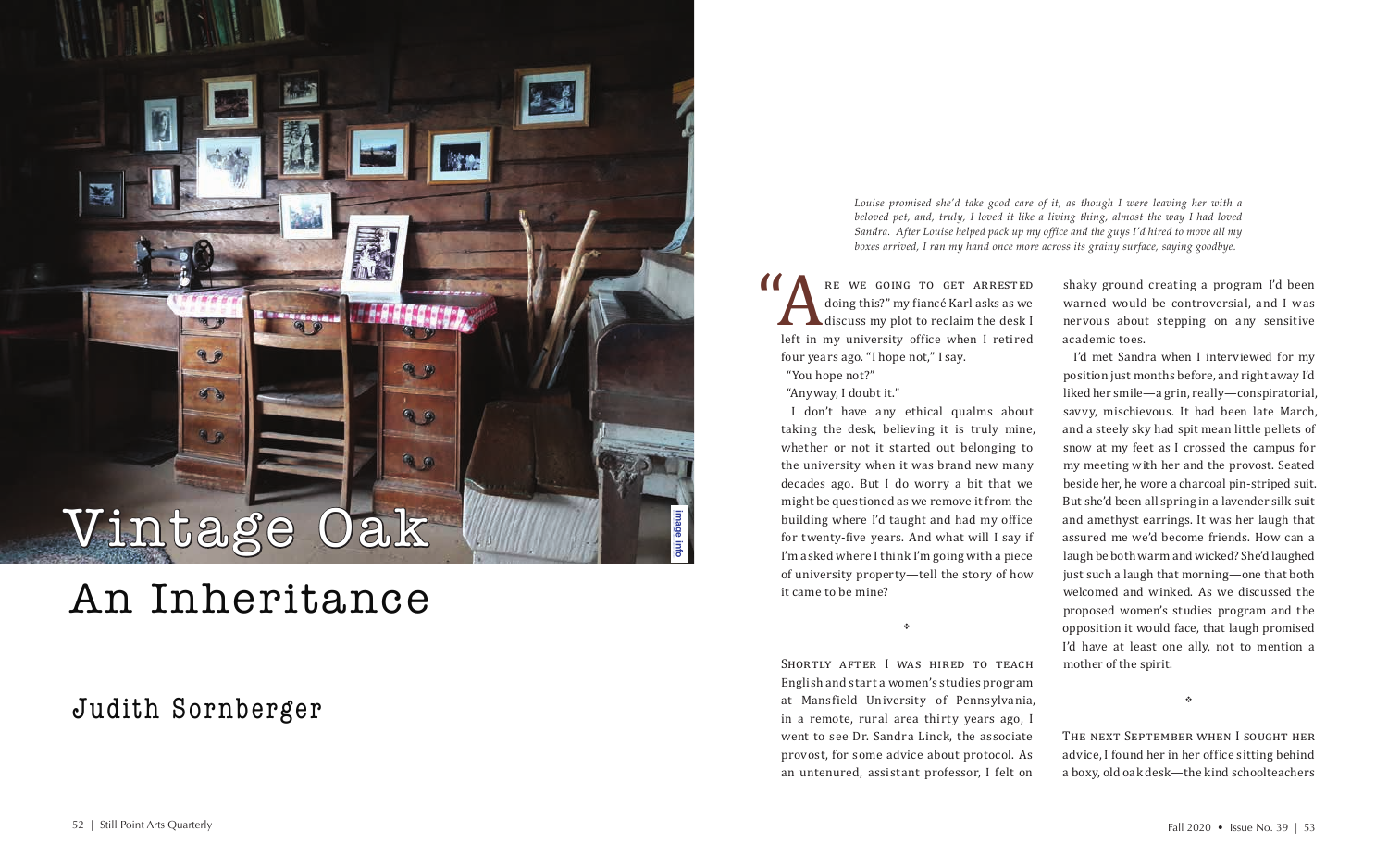once used. An attractive woman in her fifties with short blonde hair, Sandra was sturdy herself, in a Mae West kind of way, her professional veneer vanishing into a sultry bawdiness with just a toss of her head. That day she gave me the best advice I think one woman has ever offered another working within a traditionally male field. The best approach—the one that had always worked for her—was to go ahead and do whatever you wanted. "Never ask permission," she said. "Just go on and do it, and later, if somebody gets in a huff, you say (and here her eyebrows lifted innocently, Doris Day at her most kittenish), 'Oh, well, I didn't know.'" Then she gave me her cat-that-swallowed-the-canary grin. After that, I dropped by whenever I was in Sandra's neck of the woods. Even when I found her desk vacant, I felt greeted and comforted by its warm golden glow in the center of the room as if it was awaiting—and inviting—conversation.

Writing of oak trees in *[The Long, Long](https://yalebooks.yale.edu/book/9780300207330/long-long-life-trees)  [Life of Trees](https://yalebooks.yale.edu/book/9780300207330/long-long-life-trees)*, Fiona Stafford admires their individuality. However many "magnificent specimens" of oak trees exist, each one is unique. Like the oak of the desk I came to associate with her, Sandra stood out from most academics. Although nearing the end of her career, she wasn't slowing down. She got people from various corners of campus together to discuss things—not the petty stuff we quarreled about in committee meetings or groused about in the coffee room: which colleagues were getting away with teaching smaller classes, which department was getting preferential treatment from the president, etc. She gathered us to talk about how to orient first-generation students, of

whom there were many on our campus, into the culture of higher education and how to make class-taking more possible for nontraditional students. Just so we wouldn't take ourselves too seriously as a committee, she called us the MUTTs (the Mansfield University Think Tank). Like Robin Hood who lived among the oaks of Sherwood Forest, Sandra looked out for people and protected the underdog. A former home economics professor, she understood how difficult it was for students who had children to attend college without affordable childcare, and she worked ceaselessly to create a childcare center.

Even away from her desk, Sandra exuded traits oaks have been known for over centuries. William Bryant Logan, author of **[Oak: The Frame of Civilization](https://www.williambryantlogan.com/oak), notes:** "Generosity and hospitality are attributed to oaks" and have been since the Middle Ages. Outside of work, she devised opportunities for women faculty and staff to come together and laugh. She hosted brunches and dinners in her cozy farmhouse kitchen where we huddled near the woodstove, surrounded by her dark rose-colored cupboards and the soft light of votive candles in the windows. She started a book group where scientists, librarians, and psychologists talked about everything—sometimes even the book at hand. Sandra liked to associate with the people on campus she called "the rowdies," and I was proud to be among them. And there was always food, which wasn't surprising since Sandra was both a Swede, like me, and a "Midwestern gal," as we referred to ourselves—she being from Missouri and I from Nebraska—and both cultures prize entertaining and serving guests. Nor was Sandra's need to feed and nurture

limited to humans. One night, following an enormous buffet dinner, she followed me to her door. When she switched on the porch light, I saw a ring of barn cats eating from a bowl of kibble, shoulder to shoulder. She wanted to make sure I wasn't startled by—and didn't, in turn, startle—the enormous skunk eating among the cats, who seemed to accept him as one of the gang. Laughing at my surprise, Sandra assured me that he was. The oak, too, is famed for its bounteous gifts. In addition to lending its wood to the construction of the first buildings and furniture, Logan names fifty creatures, from insects to pigeons to deer, who feast on its offerings. Indeed, he points out, "[t]he old word for oak in Tunisia means 'the meal-bearing tree.'"

Stafford also admires the oak because "[t] here [is] nothing flighty or impulsive about these trees, nor [do] they give way at the first sign of trouble." Four years after I came to campus, Sandra was diagnosed with colon cancer that later migrated to her liver, lungs, and eventually, her brain. Always she took the most aggressive approach. Surgery, chemo, radiation—over and over in a cycle nearly as predictable as the seasons she celebrated with parties and food, whimsical decorations, and dashing clothing. Despite her energy being depleted by these treatments and by her diabetes, which made her blood sugar levels as erratic as a small university's budget, she kept working for another seven years. But not only that. She kept learning, starting and finishing new projects, becoming new things.

So much is the oak associated with strength, Logan writes, that "the strong and faithful of Britain are said to have a 'heart of oak.'" If

anyone had a "heart of oak," it was Sandra in those years. Always the wise teacher, as well as the eager student, she seemed to be instructing—by luminous example—how to live deeply and exuberantly in the face of death. I wonder if some of that strength might have come from her no-nonsense oak desk and all she'd accomplished there over the decades, the way the Vikings' success flowed from the strong and flexible ships they built from oak.

A gifted writer, Sandra took enough courses from me and my colleague (and husband) Bruce Barton to attach a minor in creative writing to her PhD. I loved to think of her at her blonde desk, keeping an in-process poem or short story on one of the pullout shelves above the drawers to work on whenever she had a few minutes or a brainstorm. After one of her surgeries, she made several exquisite stained-glass pieces in abstract designs and wrote a poem to accompany each one, expressing her experiences with cancer. These we hung in the women's studies program's art exhibit that year.

She also studied to become an Episcopal deacon, a term she let her friends know with a devilish grin means "angel," and her ordination made me rethink my alienation from the Church. If a rowdy woman like Sandra could be admitted to its inner sanctum, maybe there was a place for me along the margins. I loved to watch her before a congregation, her sermons part poetry; part down-to-earth, farm girl wisdom; and party sultry humor. When she offered the wafer and wine of the Eucharist, it was with all the womanly warmth with which she set out a meal and welcomed friends to her table. Yet she never proselytized. It simply wasn't her style.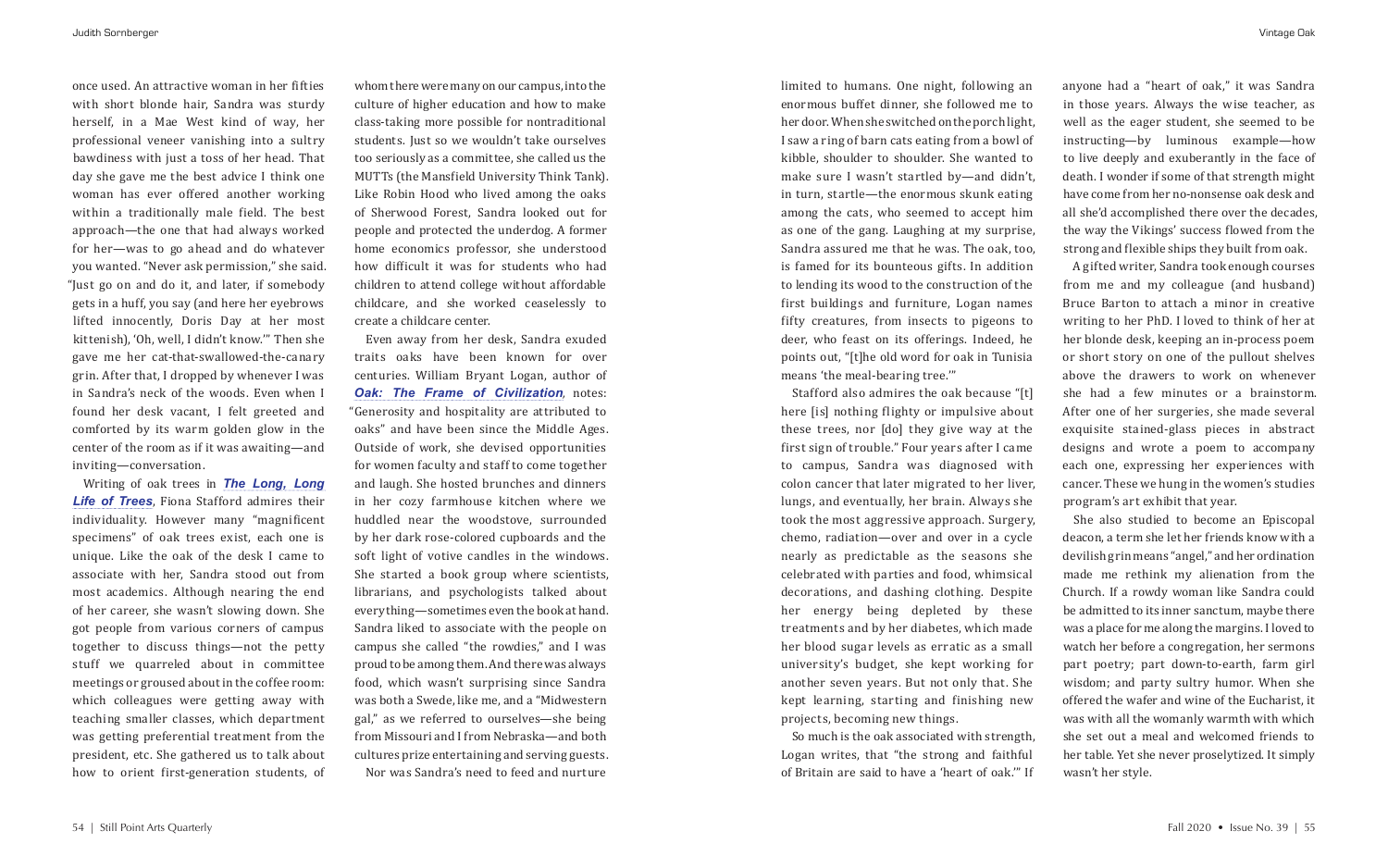When the university administrators moved into new, cushier offices on the fifth floor of the remodeled library, the oldest and most elegant building on campus, it was decided that all the office furniture would be matching pieces in sleek, modern cherry wood. Sandra was dismayed about leaving behind her old friend, the vintage oak desk. It had been with her since she taught home ec, a program that had been eliminated long before I showed up on campus. She asked if I'd like to have it for my office. Of course, I would. I had absolutely no connection to the standard issue gray metal desk I currently worked at. Technically, her desk belonged to the university and she probably was required to return it to physical plant where it most likely would be junked or wholesaled off somewhere. Instead she arranged to have the grounds and maintenance people move it to my office. I anointed it with furniture oil when it arrived, a blessing on our new life together. As I did so, I found two pieces of paper Sandra must have forgotten to remove taped to one of the pullouts. One was a prayer from *The Book of Common Prayer* and the other a list of affirmations:

*I am one with the universe. I attract harmony at all times with my thoughts and my feelings. I am a friend of life. I trust the greater forces. I feel the past and the future as one.*

And so on. Of course, I left them there. Pulling them out from time to time, I was inspired, as though Sandra was whispering them into my ear.

 $\mathcal{L}_{\mathcal{S}}$ 

One spring, knowing she was nearing the end of her struggle with cancer, Sandra emailed her friends and proteges with her intention to retire. If she had one summer left, she wrote, she wanted to spend it in her garden. And she didn't mean setting out a few annuals and doing a little weeding either. Along with her friend and hired helpmate Heather, a student she'd met in my poetry writing class, she created seven meditation sites with benches and views; a firepit with a hand-built wall around it; a rock beach around her pond; and—the crowning glory—a labyrinth. Being the pragmatic Swede that she was, she didn't fret over it a lot. She just chose a field where wildflowers came up among the grasses, consulted a few diagrams, and she and Heather took turns cutting a path with the lawnmower.

On a golden evening that summer, I was one of eight women who helped Sandra launch her labyrinth. As we walked the spiraling path, we took turns pulling a wagon holding the large, stone Celtic cross Sandra had ordered for its center. Reaching the center, we set it into place, said our prayers for the earth, for each other and those we loved, and then wound back out through the concentric circles. I noticed a black horse from the neighboring field above us watching. She might have been wondering what those crazy ladies were up to, but I think she was our watcher. The first time I walked a labyrinth I'd been told that one person, the watcher, stands outside and prays for those walking it. The horse stood, faithful and still, as we circled, as the sun dropped to the horizon, glowing, like the

eye of God, before it disappeared. One of the mantras from Sandra's desk whispered to me on the breeze: *I am in harmony with all things, seen and unseen.*

I don't know who bought Sandra's home after she died. I hate to think of the grasses and wildflowers overgrowing the labyrinth. But I guess that, eventually, they cover all we have created. Sandra was cremated, her ashes placed in a small drawer in the wall of the nave of her church alongside those of other members who'd died. Without planning it, all her rowdy women friends showed up at her funeral in shades of purple, her favorite color, the color of the Siberian iris that flowed in waves through her gardens. As we left the church, a brass quintet played a saucy version of "When the Saints Come Marching In," and her daughter handed out small packets of forget-me-not seeds. (A lovely gesture, given Sandra's devotion to gardening, but I would have dropped acorns into mourners' palms.) Unlike the oak, Sandra didn't enjoy an extraordinarily long life—or even a normal span of years. But in my heart—and many others—her wisdom, humor, and generosity has taken root and lives on.

The summer after her death, I planted a garden in her honor in my backyard all pink and purple flowers, her favorite colors—lupines, delphiniums, columbines, irises, roses, and clematis. In early fall, when some were still in bloom, I'd place a bouquet of them on the desk. And when I needed strength on a difficult day, I'd rebel against the rule forbidding lit candles, seeking the comfort of her presence by putting a match to a lavender-scented votive beside the photo of

her in a violet pantsuit taken at the launch of my first poetry book.

 $\mathcal{L}_{\mathcal{P}}$ 

A few years later, the English Department's building was remodeled, and we too were to receive new matching desks. When the head of physical plant arrived, I told him I didn't need one, that I had a desk I wanted to keep. But I didn't have any more luck with him than Sandra had had when she'd wished to keep it. His orders, he said, were to haul out all the old desks and haul in the new ones, which were, I discovered, a less banged up version of the gray metal desk I'd had before. But Sandra's beloved desk, with its prayers and its history, was sacred to me, like an altar dedicated to all that was best in working at a small state school like ours. Sandra once explained the Episcopalian notion of the "Communion of Saints," which included all believers, thus erasing the barrier between the living and the dead. When I refused to let the workers take Sandra's desk, the vice-president for business and finance marched over and barged into the departmental office, ordering the secretary to find the faculty member who wouldn't cooperate with his people. But I was already there, sitting across from her, talking about the situation. I introduced myself and explained the desk's importance to me. "Sandra was the soul

of this place," I said, "and her desk means

the world to me." He'd been hired only a few years earlier and had never known Sandra, though he claimed to understand my feelings. Nevertheless, all the building's